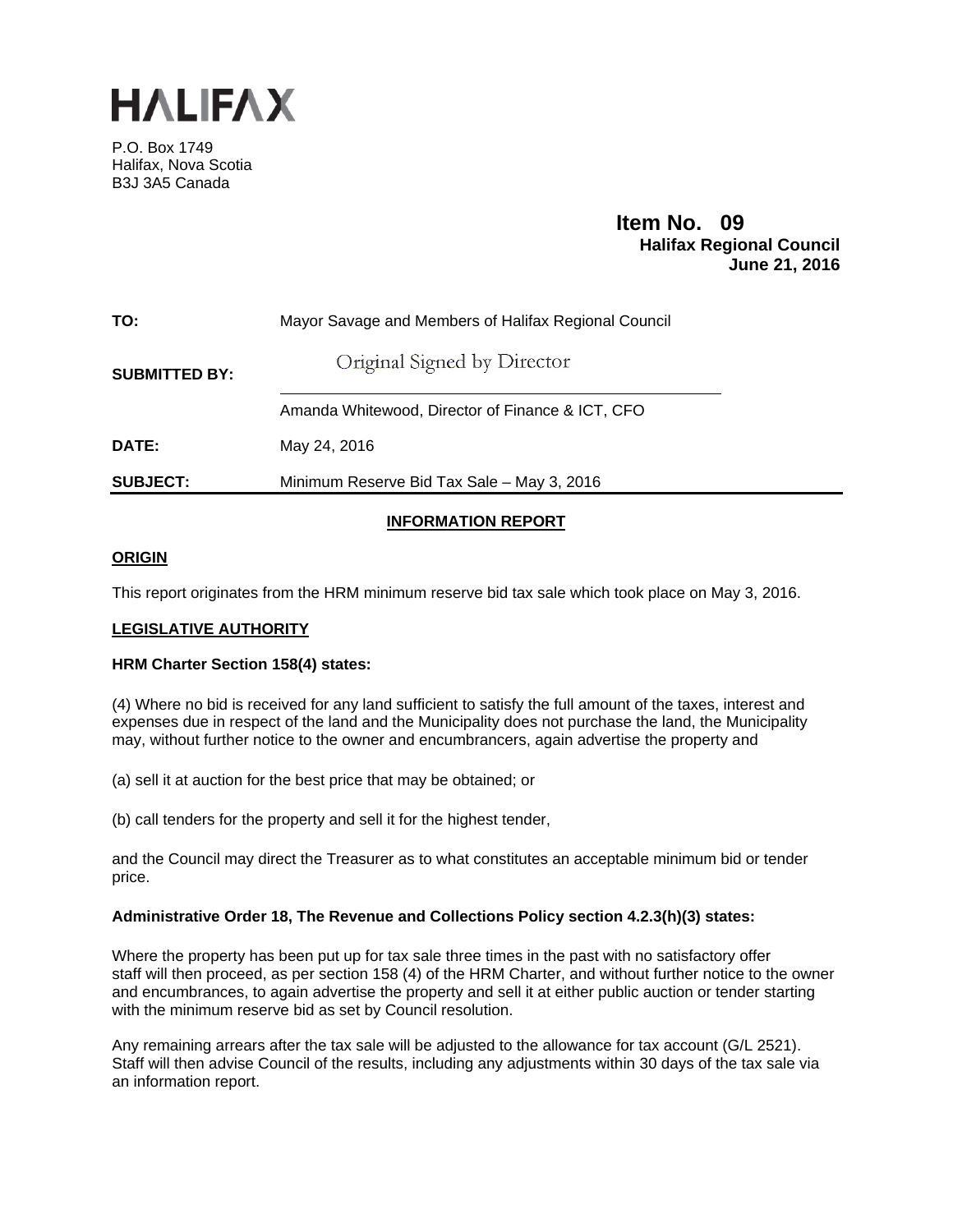# **BACKGROUND**

On May 22, 2012 Council approved the above-mentioned amendment to Administrative Order 18 (sec 4.2.3(h)(3)), The Revenue and Collections Policy, with respect to tax sale action for properties taken to tax sale 3 times and received no bids.

Staff has tried 3 previous times to sell this property as listed in schedule 1 at tax sale. Taxes continue to accrue and bad debt allowances must be held against this receivable. Staff believe that it is in the best interests of all rate-payers that these tax accounts once again become active by getting parcels into interested parties' hand thereby ensuring increasing development, and ultimately revenue for HRM, rather than abandonment and unpaid tax accounts. Through this process, staff is hopeful that the properties under new ownership will become less of a collection risk, be re-capitalized or developed, which in the long run would add taxable value to future assessment rolls.

## **DISCUSSION**

On May 3rd, staff held the fourteenth tax sale using the minimum reserve bid provision of Administrative Order 18. The properties offered at this tax sale are listed in schedule 1. The overall tax recovery rate for this sale was 34%. The recovery rates for the reserve bid sales previously held are summarized in the below table:

| <b>Tax Sale Date</b> | # of Properties Sold | <b>Recovery Rate</b> |  |  |  |  |  |  |
|----------------------|----------------------|----------------------|--|--|--|--|--|--|
| July 17, 2012        | 18                   | 28%                  |  |  |  |  |  |  |
| October 2, 2012      | 8                    | 23%                  |  |  |  |  |  |  |
| March 12, 2013       | 3                    | 8%                   |  |  |  |  |  |  |
| November 5, 2013     | $\overline{2}$       | 34%                  |  |  |  |  |  |  |
| March 11, 2014       | $\overline{2}$       | 38%                  |  |  |  |  |  |  |
| July 8, 2014         |                      | 75%                  |  |  |  |  |  |  |
| August 19, 2014      |                      | 9%                   |  |  |  |  |  |  |
| October 7, 2014      | 3                    | 29%                  |  |  |  |  |  |  |
| December 2, 2014     | 5                    | 29%                  |  |  |  |  |  |  |
| February 24, 2015    | 8                    | 29%                  |  |  |  |  |  |  |
| September 8, 2015    | 3                    | 80%                  |  |  |  |  |  |  |
| November 24, 2015    | 4                    | 34%                  |  |  |  |  |  |  |
| January 26, 2016     |                      | 28%                  |  |  |  |  |  |  |
| May 3, 2016          |                      | 34%                  |  |  |  |  |  |  |

#### **FINANCIAL IMPLICATIONS**

Each year the provision for losses on accounts is budgeted in the operating fund as mandated by the HRM Charter.

The HRM Charter section  $93(1) - (2b)$  requires that:

93 (1) The Council shall make estimates of the sums that are required by the Municipality for the fiscal year.

(2) The estimates shall include the probable revenue from all sources other than taxes for the fiscal year and make due allowance for

(a) the abatement and losses that might occur in the collection of the taxes; and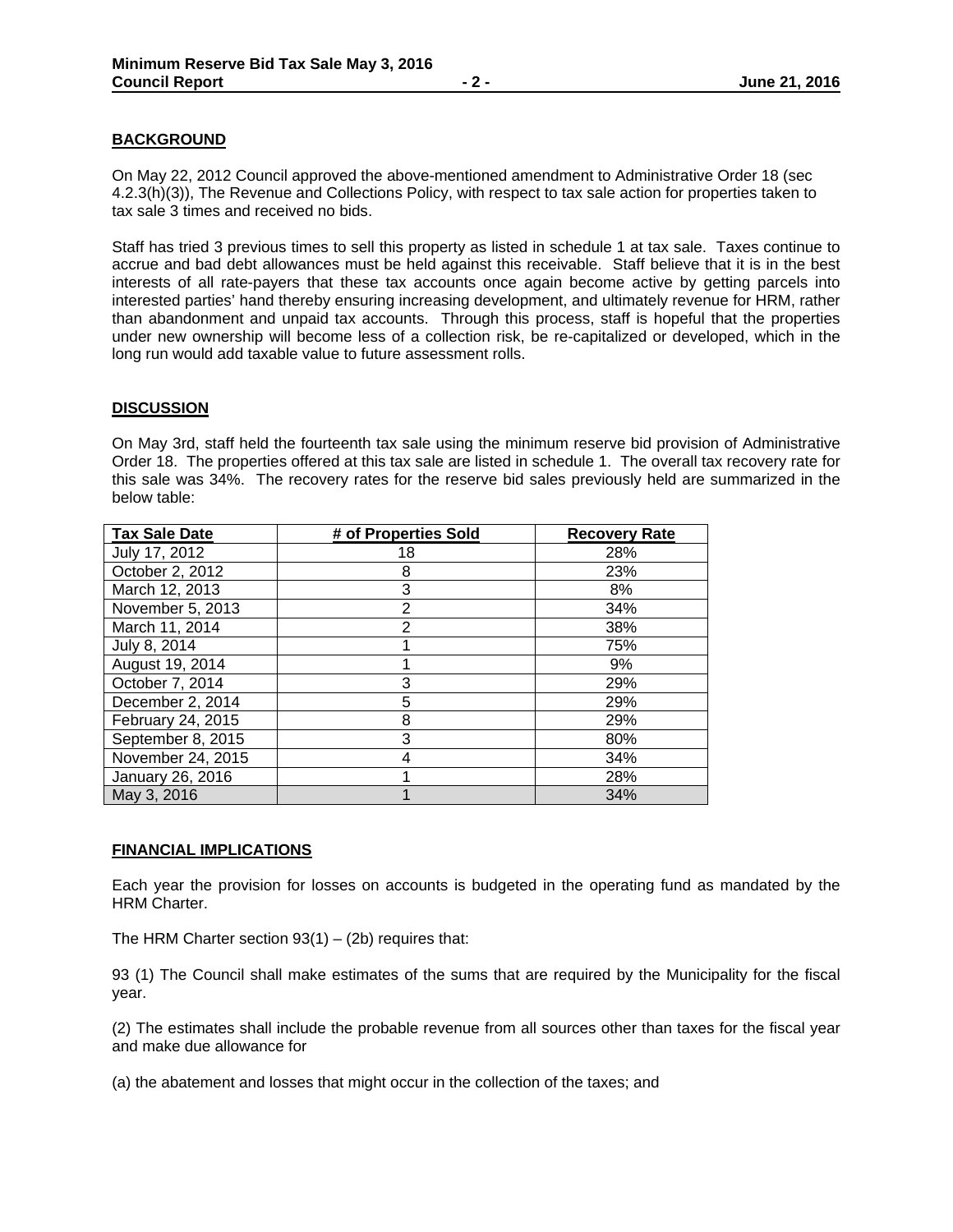(b) taxes for the current fiscal year that might not be collected.

This provision is accumulated each year in the valuation allowance account in order to offset on the balance sheet the value of the receivables recorded in the books of account. In this way, and in accordance with legislation and with generally accepted accounting practices, there is recognition that not all accounts billed will be collectible.

The amount of \$1,495 proposed for write-off in this report has been 100% provided for in the annual valuation allowance for taxes. The current allowance for taxes per g/l 2521 is \$1,999,837.

#### **COMMUNITY ENGAGEMENT**

N/A

## **ATTACHMENTS**

Schedule 1: May 3, 2016 Minimum Reserve Bid Tax Sale Summary

A copy of this report can be obtained online at http://www.halifax.ca/council/agendasc/cagenda.php then choose the appropriate meeting date, or by contacting the Office of the Municipal Clerk at 490-4210, or Fax 490-4208.

 $\mathbb{R}^2$ 

| Milvena Rose, Collections Supervisor, 490-8440           |
|----------------------------------------------------------|
|                                                          |
|                                                          |
| Jerry Blackwood, Manager of Revenue, Treasurer, 490-6470 |
|                                                          |
|                                                          |